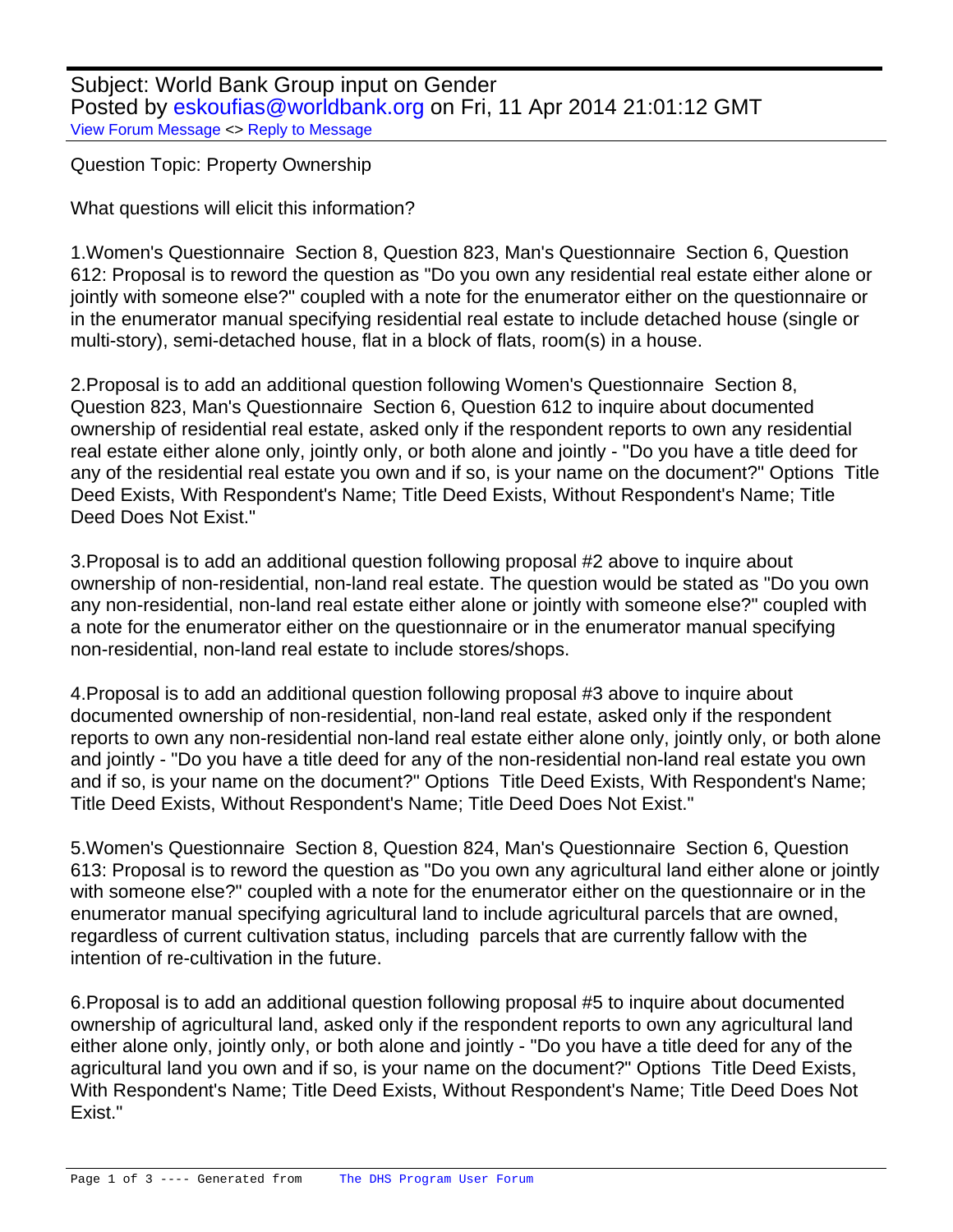7. Proposal is to add an additional question following proposal #6 to inquire about ownership of non-agricultural land. The question would be stated as "Do you own any non-agricultural land either alone or jointly with someone else?" coupled with a note for the enumerator either on the questionnaire or in the enumerator manual specifying non-agricultural land does not include agricultural parcels that are either cultivated or left fallow with the intention of re-cultivation in the future.

8. Proposal is to add an additional question following proposal #7 to inquire about documented ownership of non-agricultural land, asked only if the respondent reports to own any non-agricultural land either alone only, jointly only, or both alone and jointly - "Do you have a title deed for any of the non-agricultural land you own and if so, is your name on the document?" Options Title Deed Exists, With Respondent's Name; Title Deed Exists, Without Respondent's Name; Title Deed Does Not Exist."

How will the resulting information be used?

Proportion of adult population owning land, by sex is currently proposed as part of the Minimum Set of Gender Indicators (MSGI) that was approved by the United Nations Statistical Commission in 2013. The indicator is widely regarded as a placeholder for an extended set of indicators that will eventually be part of the MSGI and that is underlying the motivation for the questions proposed above.

The United Nations Statistics Division (UNSD) Evidence and Data for Gender Equality (EDGE) project is tasked with the development of the guidelines to facilitate the cross-country data collection and availability pertaining to this indicator and related counterparts, in addition to others focused on entrepreneurship.

In this vein, the World Bank Living Standards Measurement Study (LSMS) is collaborating with the EDGE project on two fronts: first, to design and implement a methodological survey experiment in Uganda in 2013 on the measurement of individual-level asset ownership, and second, based on the lessons from the field, thorough analysis of the data from the experiment, and other technical reports that have already been commissioned by the EDGE, to provide a technical report that will inform the EDGE guidelines on the individual level measurement of asset ownership that will be proposed for adoption at the United Nations Statistical Commission in 2016. Hence, the proposed questions are driven by our foresight of what seems to be in the pipeline as a cross-country push for the collection of this information.

What is the priority of suggested additions compared with what is already in the questionnaires?

High, given the level of the engagement that we tried to summarize above and on which we could provide more information, if necessary.

If suggesting more than one addition, what is the priority among the suggested additions?

In terms of priority: 1, 2, 5 &  $6 > 7$  &  $8 > 3$  & 4.

Should the additional data be collected in all countries or only in selected types of countries?